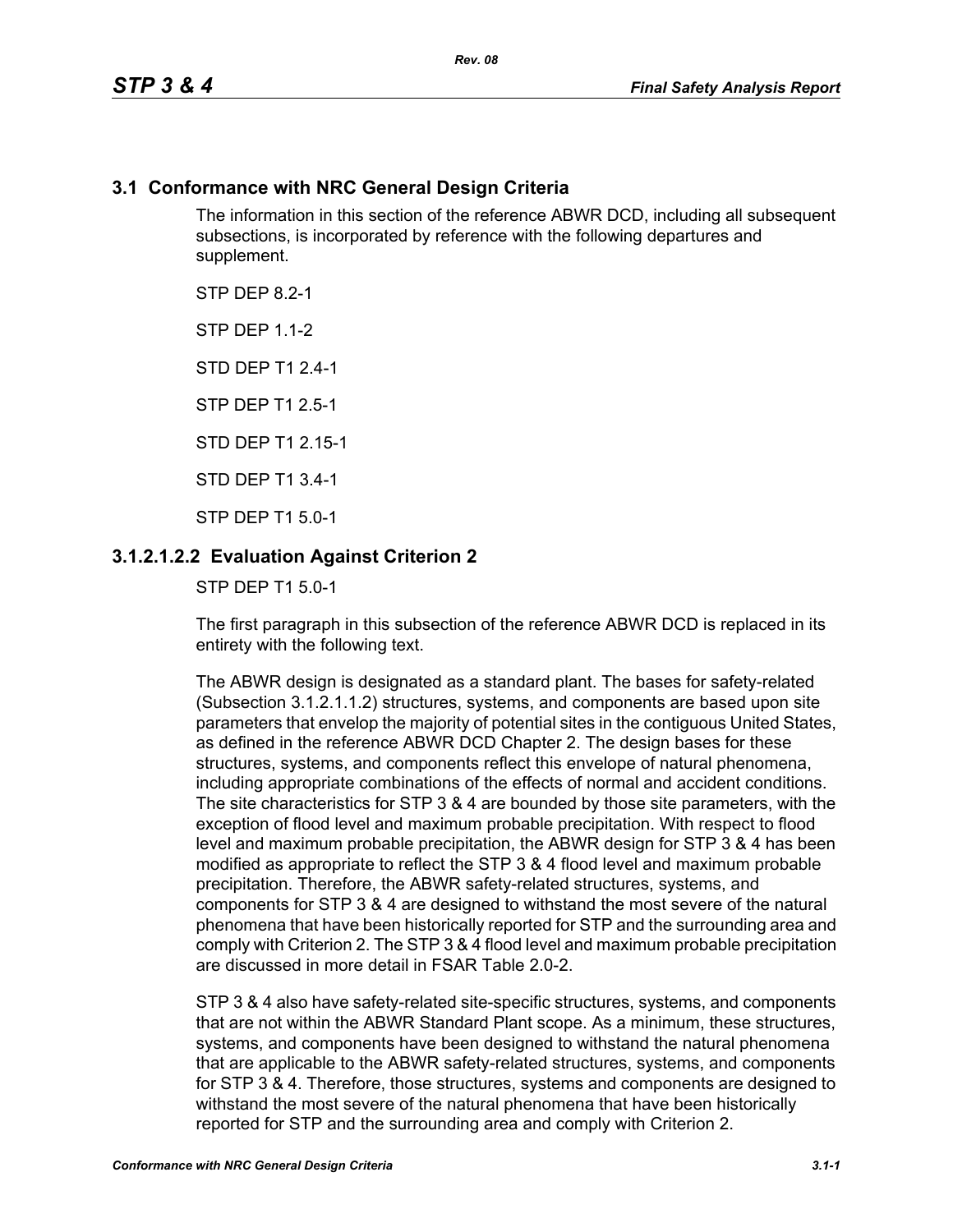# **3.1.2.1.5.2 Evaluation Against Criterion 5**

STP DFP 1 1-2

The information in this Subsection of the reference ABWR DCD is replaced in its entirety with the following text.

STP 3 & 4 is a dual-unit station. Therefore, the sharing of specified structures, systems, and components important to safety between these dual units is addressed.

The water supply for fire protection is shared by STP 3 & 4. Regulatory Guide 1.189, Revision 1, paragraph 3.2.1.h, states that a common water supply may be utilized for multi-unit nuclear power plant sites with a common yard fire main loop. The risk impact for a shared water supply is addressed by the Fire Protection Probabilistic Risk Assessment for STP 3 & 4 contained in Appendix 19M. Since STP 3 & 4 do not share fire areas where safe shutdown systems are located, and it is extremely unlikely that there will be simultaneous fires in areas of both units affecting safe shutdown areas, it is extremely unlikely that protection systems for both units will need to function at the same time.

Based on the discussion above , it is concluded that sharing of the Fire Water Supply will not significantly impair their ability to perform its safety function, including, in the event of an accident in one unit, an orderly shutdown and cooldown of the remaining unit, and it is concluded that GDC 5 is met.

#### **3.1.2.2.8.2.2 Offsite Electric Power System**

STP DEP 8.2-1

The information in this subsection of the reference ABWR DCD is replaced in its entirety with the following text.

Offsite power is transmitted to the plant switchyard via multiple 345kV circuits on several rights-of-way. Each unit has three separate 345kV circuits from the switchyard that tie into reserve auxiliary transformer (RAT) A, RAT B and the main power transformer, respectively. Each transformer provides a feed to each of the Class 1E buses. The main power transformer feed is via three unit auxiliary transformers (UAT). In normal operation, two Class 1E buses are fed by the UATs and the remaining safety bus is fed by a RAT. This configuration provides two separate paths of power that are immediately accessible, without bus transfers, to the offsite power system. The transmission circuits are sized sufficiently to meet the Class 1E load requirements.

The offsite electric power systems are designed to meet the requirements of Criterion 17. For further discussion see the following section: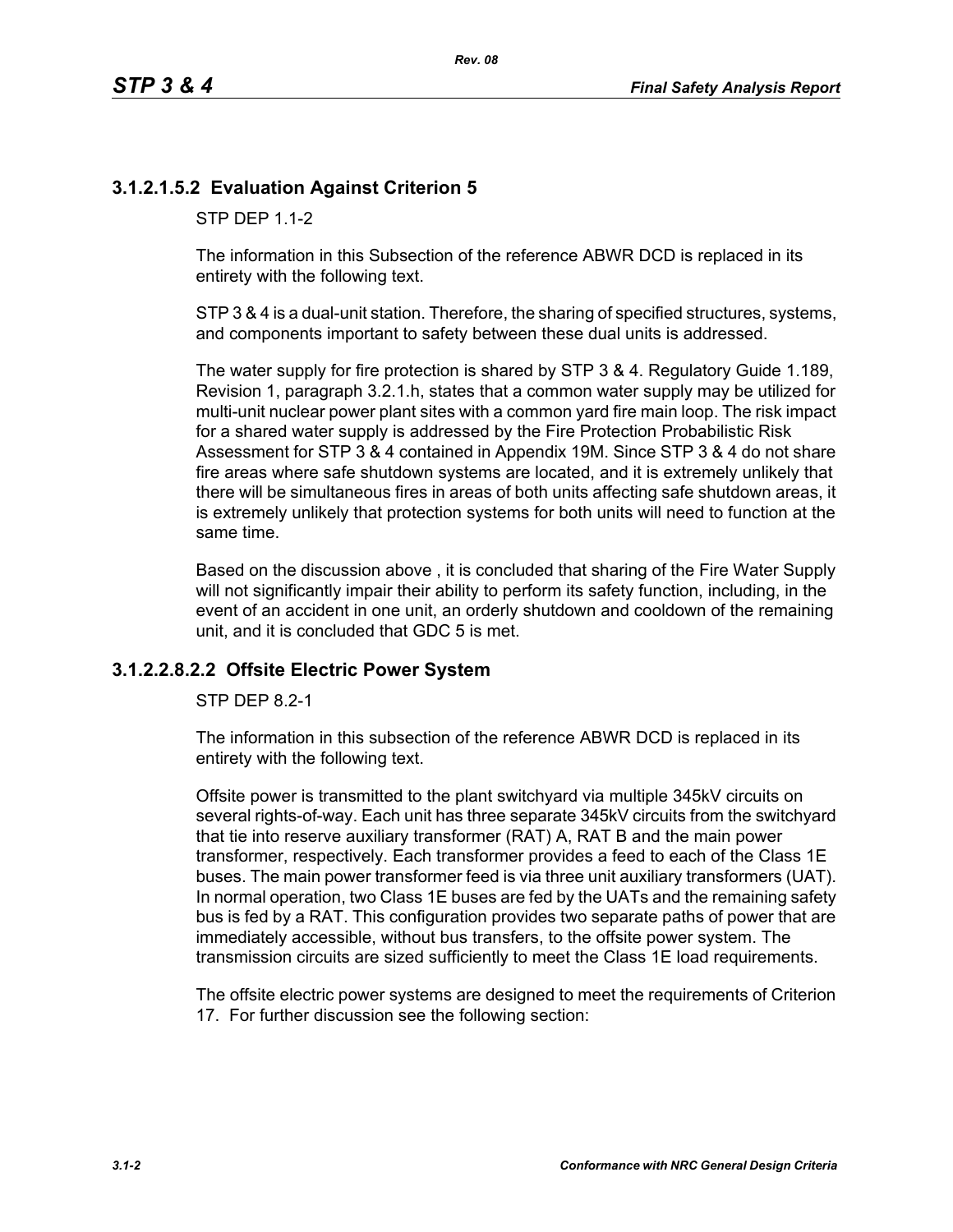| <b>Chapter/Section</b> | Title                                     |
|------------------------|-------------------------------------------|
| 8.1.1                  | Offsite Transmission Network              |
| 8.1.2                  | <b>Electric Power Distribution System</b> |
| 8.2                    | <b>Offsite Power Systems</b>              |

### **3.1.2.3.3.2 Evaluation Against Criterion 22**

STD DEP T1 3.4-1

*Components of protection systems are designed so that the mechanical, thermal and radiological environment resulting from any accident situation in which the components are required to function do not interfere with the operation of that function.* 

*The redundant sensors are electrically and physically separated. Only circuits of the same division are run in the same raceway. Multiplexed* Data communication *signals are carried by fiber optic medium to assure control signal isolation.*

## **3.1.2.4.16.2 Evaluation Against Criterion 45**

The following site-specific supplemental information is provided in the first sentence of the first paragraph of this subsection.

*All important components in the ABWR Standard Plant scope* STP 3 & 4 Cooling Water Systems, including important components within the ABWR Standard Plant *are located in accessible locations to facilitate periodic inspection during normal plant operation.*

### **3.1.2.6.2.2 Evaluation Against Criterion 61**

## **3.1.2.6.2.2.1 Fuel Storage and Handling System**

STP DEP T1 2.5-1

*Fuel storage pools have adequate water shielding for stored spent fuel. Adequate shielding for transporting fuel is also provided. Liquid level sensors are installed to detect low pool water level. Buildings are designed to meet Regulatory Guide 1.13 criteria. The fuel storage pools are designed with no penetrations below the water level that is needed for maintenance of adequate shielding at the operating floor and cooling. Check valves are used in pool circulation lines to prevent siphoning in the event of a break of such a line.*

*New fuel storage racks are located in the concrete fuel storage vault. No cooling or air filtering system is required. These storage racks preclude accidental criticality (see evaluation against Criterion 62). The new fuel storage racks do not require any specialinspection and testing for nuclear safety purposes.*